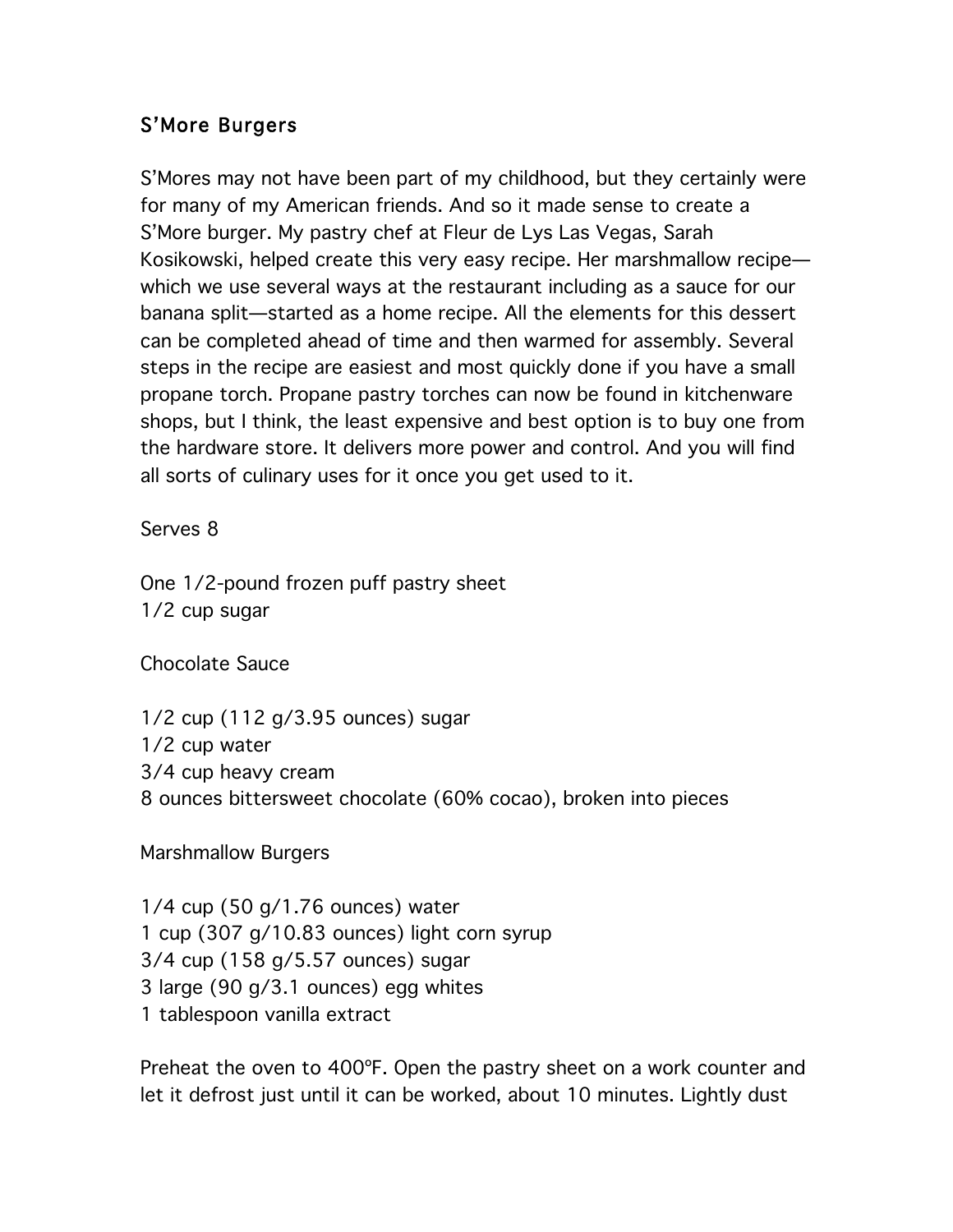the counter and pastry with flour and roll the sheet out into a 13- by 18 inch rectangle. Prick it well all over and sprinkle the sugar evenly over the pastry. Cut the pastry lengthwise into 4 evenly wide strips, about 3 inches wide. Cut each of these crosswise into 5 pieces of about 3 inches each.

Line a baking sheet with a nonstick mat or baking parchment. Very carefully transfer the pastry squares to the prepared mat and bake until the pastry is golden, shiny, and very crisp, 10 to 15 minutes. Rotate the pans halfway through baking.

The sugar may be unevenly melted. If you have a torch, carefully caramelize the sugar on the pastry to give the squares a dark brown, very shiny coating. These are good to eat on their own. Set aside until needed. The pastry can be completed up to this point several hours ahead of time.

To make the chocolate sauce, in a medium saucepan over medium heat, bring the sugar, water, and cream to a full boil, stirring just until the sugar dissolves. Put the chocolate in a medium bowl and pour the hot cream mixture over it. Cover and let sit 5 minutes. Whisk until smooth. Set aside, and keep warm until needed. This makes about 2 cups of a beautifully glossy, pourable sauce. It can be made ahead of time and reheated on low in a microwave oven.

To make the marshmallow, in a medium saucepan over medium-high heat, bring the water, corn syrup, and sugar to a boil, stirring just until the sugar dissolves. Cook until the sugar syrup reaches the hard ball stage, 250ºF on a candy thermometer.

When the sugar syrup reaches about 225ºF, in the bowl of a stand mixer fitted with the whisk attachment, beat the egg whites on high until they form soft, glossy peaks. When the sugar reaches 250ºF, with the machine beating on high, very slowly add the sugar syrup to the whites.

Continue to beat until the mixture is very stiff and just barely warm, about 10 minutes. As the mixture stiffens, you may have to slow the